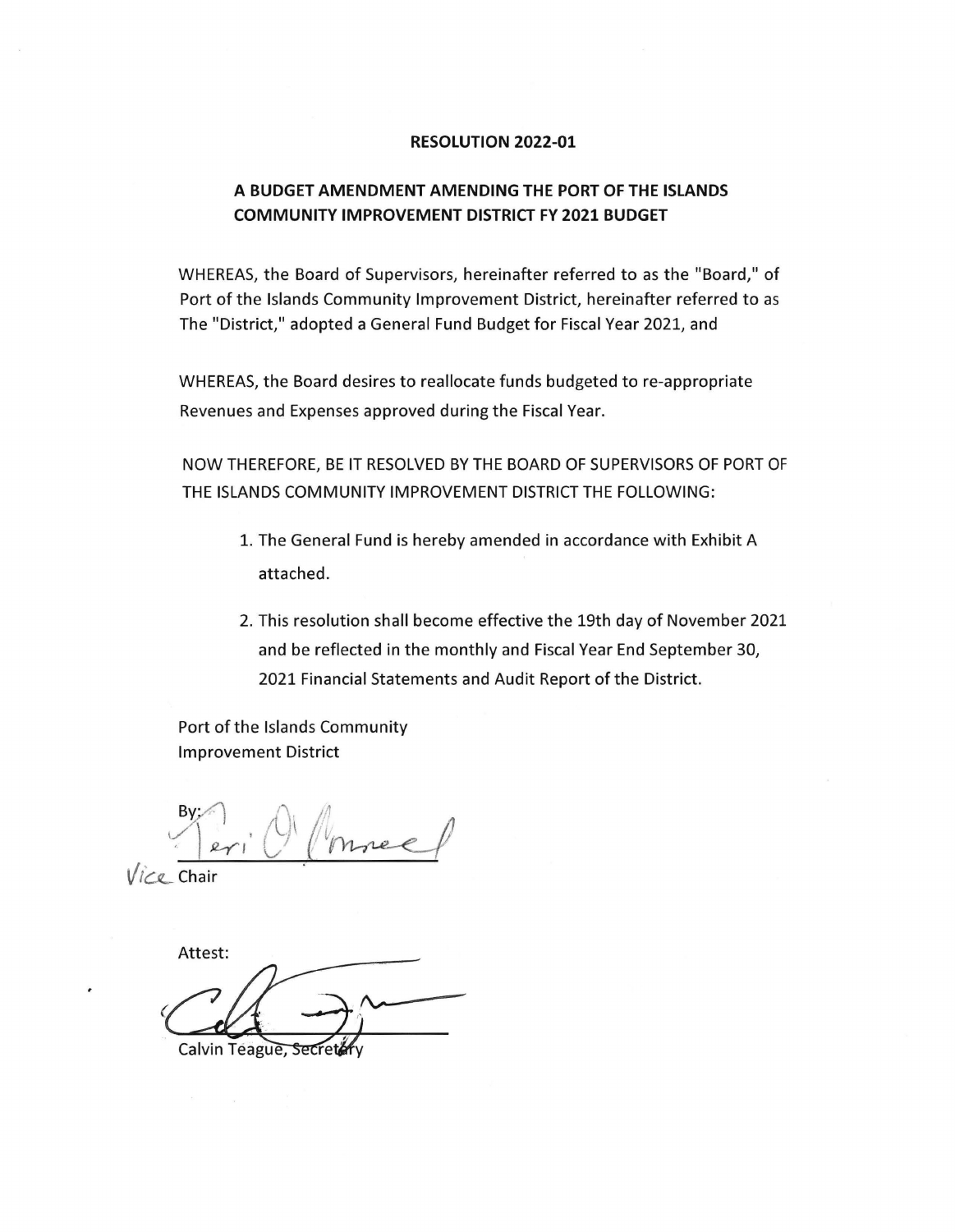## **Port of the Islands Community Improvement District**  Budget Amendment **Fiscal Year 2021 Operating Budget**

| <b>General Fund</b>                                     | <b>ANNUAL</b><br><b>BUDGET</b> | <b>YTD</b><br><b>ACTUAL</b> | <b>VARIANCE</b> | <b>AMENDMENT</b> | <b>FINAL</b><br><b>BUDGET</b> |
|---------------------------------------------------------|--------------------------------|-----------------------------|-----------------|------------------|-------------------------------|
| Revenues                                                |                                |                             |                 |                  |                               |
| Interest Income                                         | 8,000                          | 3,045                       | (4, 955)        |                  | 8,000                         |
| Special Assmnts- Tax Collector                          | 360,524                        | 358,567                     | (1, 957)        |                  | 360,524                       |
| Interest - Tax Collector                                | 112                            | 1,513                       | 1,401           |                  | 112                           |
| Special Assmnts-District Collected                      | 34,641                         |                             | (34, 641)       |                  | 34,641                        |
| Special Assmnts-Uncollectable                           | (34, 641)                      |                             | 34,641          |                  | (34, 641)                     |
| Special Assmnts-Discounts                               | (14, 421)                      | (11, 175)                   | 3,246           |                  | (14, 421)                     |
| <b>Other Miscellaneous Revenues</b>                     | 5,000                          | 7,318                       | 2,318           |                  | 5,000                         |
| <b>Fund Balance</b>                                     |                                |                             |                 | 79,438           | 79,438                        |
| <b>Total Revenues</b>                                   | 359,215                        | 359,268                     | 53              | 79,438           | 438,653                       |
| Expenses                                                |                                |                             |                 |                  |                               |
| <b>Administrative</b>                                   |                                |                             |                 |                  |                               |
| P/R-Board Of Supervisors                                | 7,000                          | 6,700                       | 300             |                  | 7,000                         |
| <b>Employment Taxes</b>                                 | 536                            | 514                         | 22              |                  | 536                           |
| P/R - Processing Fees                                   | 800                            | 701                         | 99              |                  | 800                           |
| Profserv-Engineering                                    | 12,000                         | 43,702                      | (31, 702)       | 32,000           | 44,000                        |
| Profserv-Legal Services                                 | 12,000                         | 18,242                      | (6, 242)        | 8,000            | 20,000                        |
| Profserv-Mgmt Consulting Serv                           | 44,599                         | 46,037                      | (1, 438)        |                  | 44,599                        |
| Profserv-Property Appraiser                             | 4,850                          |                             | 4,850           |                  | 4,850                         |
| <b>Auditing Services</b>                                | 3,500                          | 3,500                       |                 |                  | 3,500                         |
| Postage And Freight                                     | 300                            | 398                         | (98)            |                  | 300                           |
| Insurance-General Liability                             | 8,000                          | 8,922                       | (921)           |                  | 8,000                         |
| <b>Printing And Binding</b>                             | 250                            |                             | 250             |                  | 250                           |
| <b>Legal Advertising</b>                                | 1,000                          | 1,138                       | (138)           |                  | 1,000                         |
| <b>Miscellaneous Services</b>                           | 476                            | 4,126                       | (3,650)         | 4,000            | 4,476                         |
| Misc-Assessmnt Collection Cost                          | 6,500                          | 7,657                       | (1, 157)        |                  | 6,500                         |
| <b>Misc-District Website</b>                            | 1,200                          | 1,200                       |                 |                  | 1,200                         |
| <b>Office Supplies</b>                                  | 200                            |                             | 200             |                  | 200                           |
| <b>Annual District Filing Fee</b>                       | 175                            | 175                         |                 |                  | 175                           |
| <b>Total Administrative</b>                             | 103,386                        | 143,012                     | (39, 626)       | 44,000           | 147,386                       |
| Operations & Maintenance                                |                                |                             |                 |                  |                               |
| <b>Contracts-Field Services</b>                         | 22,840                         | 22,838                      | 2 <sub>c</sub>  |                  | 22,840                        |
| Electricity-Streetlighting                              | 19,000                         | 26,106                      | (7, 107)        |                  | 19,000                        |
| R&M-Renewal and Replacement                             | 5,000                          | 10,470                      | (5, 470)        | 5,438            | 10,438                        |
| R&M-Grounds                                             |                                | 13,665                      | (13, 665)       | 14,000           | 14,000                        |
| R&M-Outside Maintenance                                 |                                |                             |                 |                  |                               |
| Misc-Hurricane                                          |                                |                             |                 |                  |                               |
| R&M-Storm Water Drainage                                | 3,000                          | 17,239                      | (14, 239)       | 15,000           | 18,000                        |
| <b>Total Operations &amp; Maintenance</b>               | 49,840                         | 90,318                      | (40, 478)       | 34,438           | 84,278                        |
| Landscape/Irrigation                                    |                                |                             |                 |                  |                               |
| Contracts-Landscape                                     | 85,524                         | 88,080                      | (2, 556)        | 3,000            | 88,524                        |
| Utility-Irrigation                                      | 15,000                         | 20,747                      | (5,747)         | 6,000            | 21,000                        |
| R&M-Irrigation                                          | 15,000<br>115,524              | 18,592<br>127,419           | (3, 592)        | 5,000            | 20,000                        |
| <b>Total Landscape/Irrigation</b><br>Roadway Management |                                |                             | (11, 895)       | 14,000           | 129,524                       |